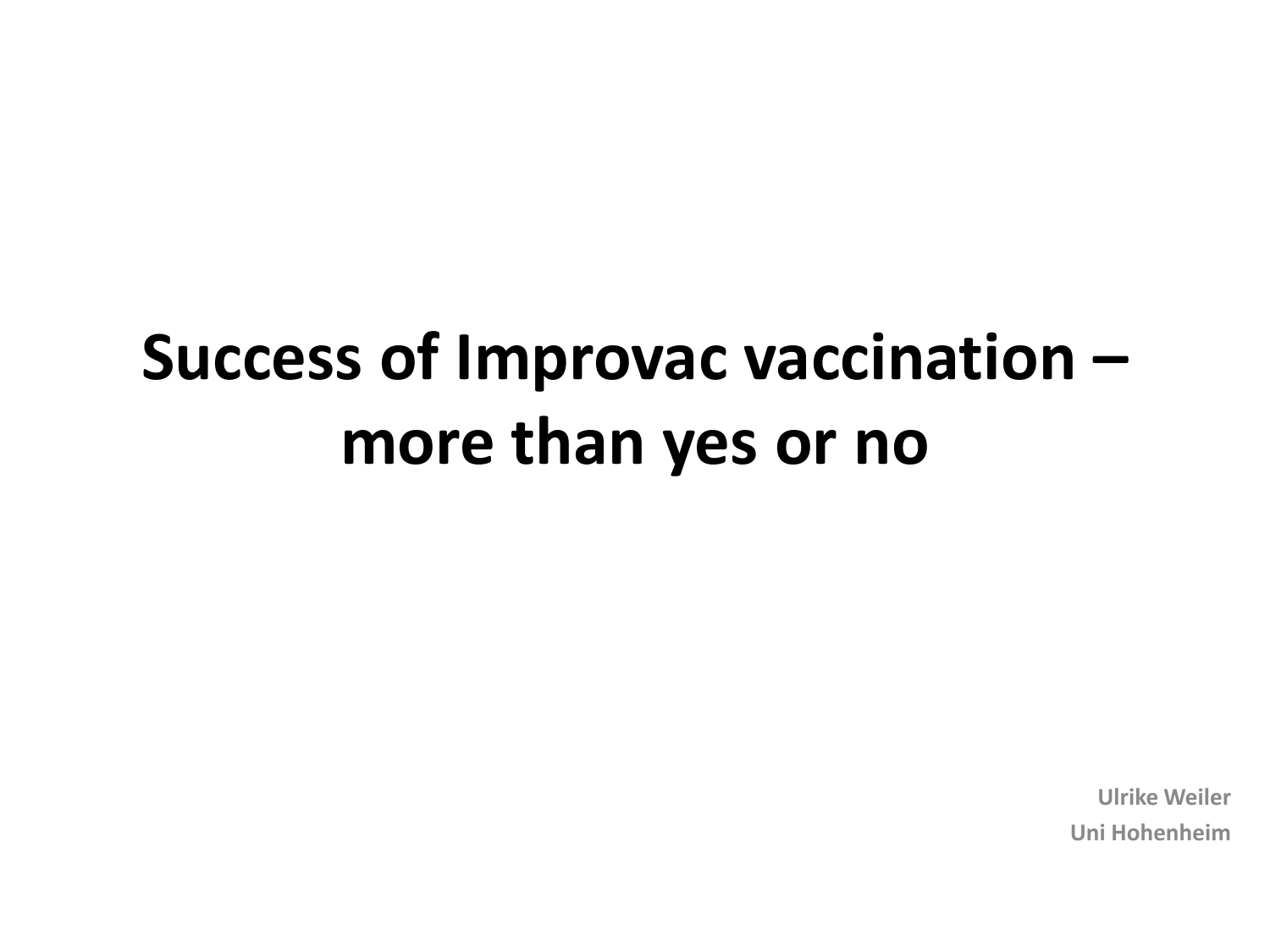## **Gn-RH- Antibody quantification**

### **AS-Sequence:**

# **pGlu-His-Trp-Ser-Tyr-Gly-Leu-Arg-Pro-Gly**

**<sup>125</sup>I**

| GnRH<br>Rezeptor<br>Aktivierung |  |   |   | GnRH<br>Rezeptor<br>Affinität |   |   | Biologische<br><b>Aktivität</b> |    |  |
|---------------------------------|--|---|---|-------------------------------|---|---|---------------------------------|----|--|
|                                 |  | 3 | 4 | 5                             | 6 | 8 | o                               | 10 |  |

**Dorn, C. & Griesinger, G. Gynäkologische Endokrinologie (2009) 7: 161. doi:10.1007/s10304-009-0321-x**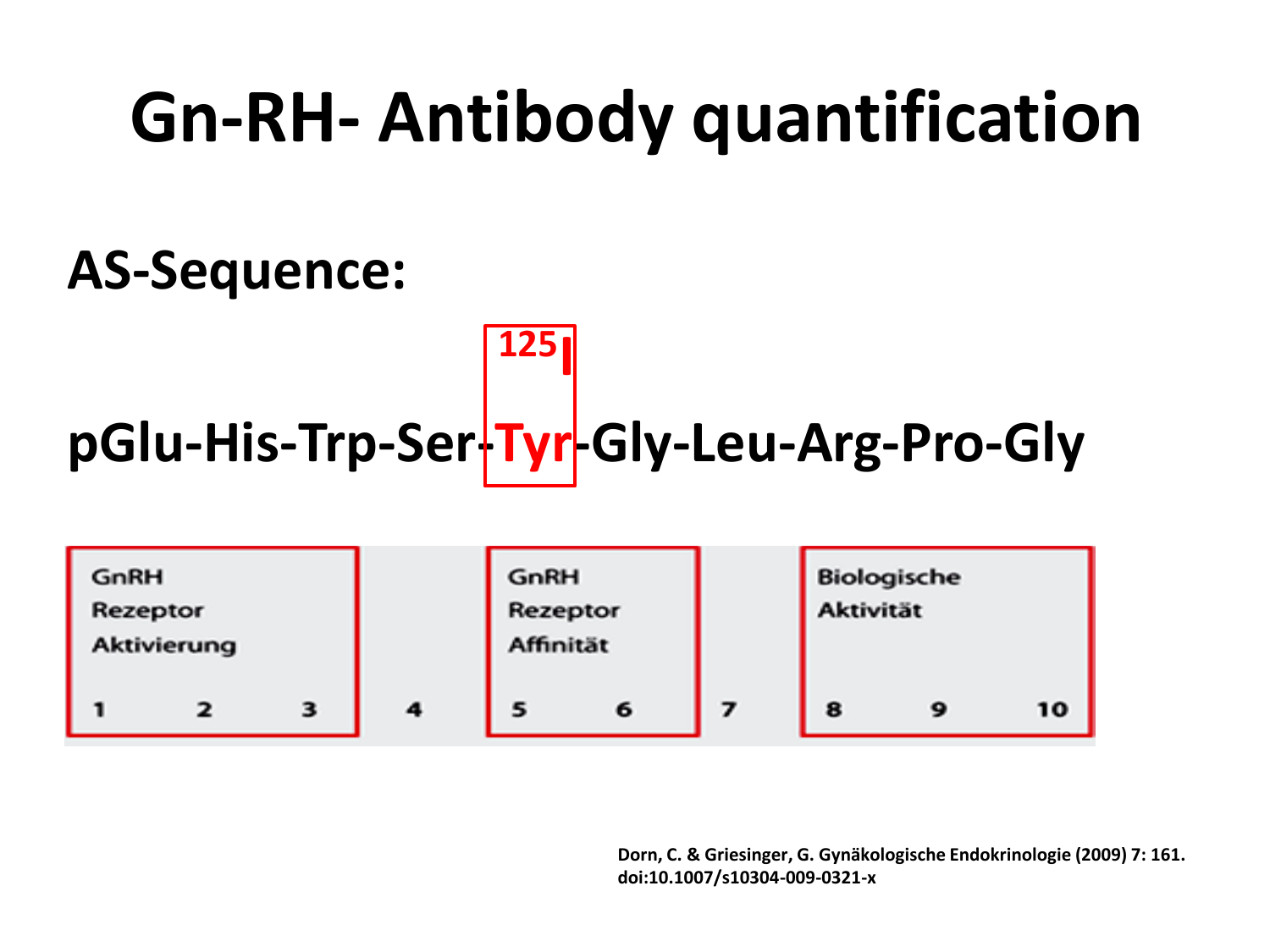# **GnRH- binding Assay**

**GnRH-Iodination (solid phase Iodogen-method 1µg/cup; resulting specific activity 200 µCi/µg)**

**15 000 cpm <sup>125</sup>I-GnRH (corresponding to 17,5 pg GnRH) 5 µl plasma in 400µl PBSA (in duplicate) Incubation at 4° for 24 h Bound-free separation (500µl ice cold Dextran coated charcoal solution, centrifugation) Counting of supernatant**

> **QC: Immunized plasma (65% binding) entire male plasma (7% binding)**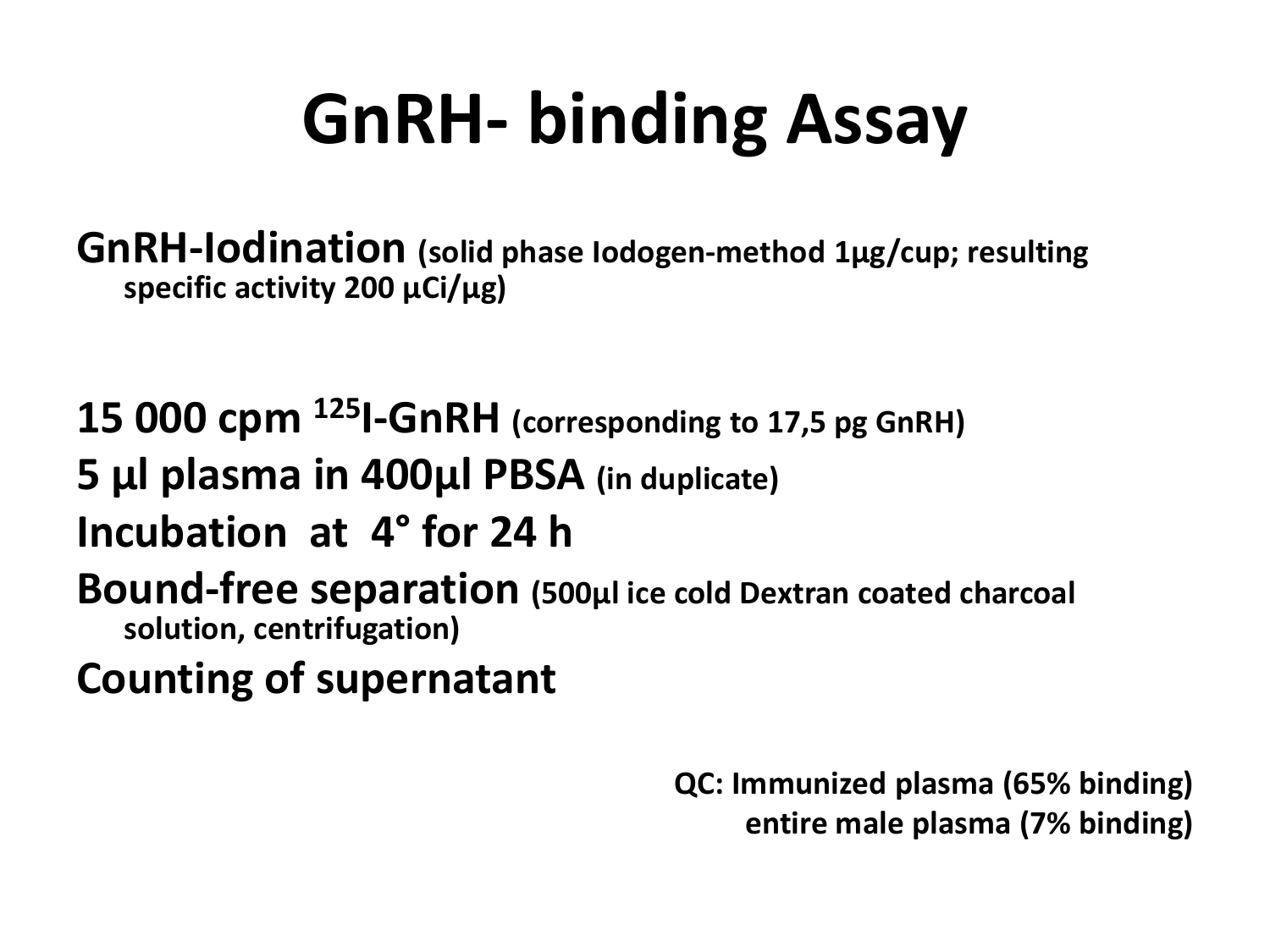### **Changes after the 2nd vaccination (absolute binding)….**

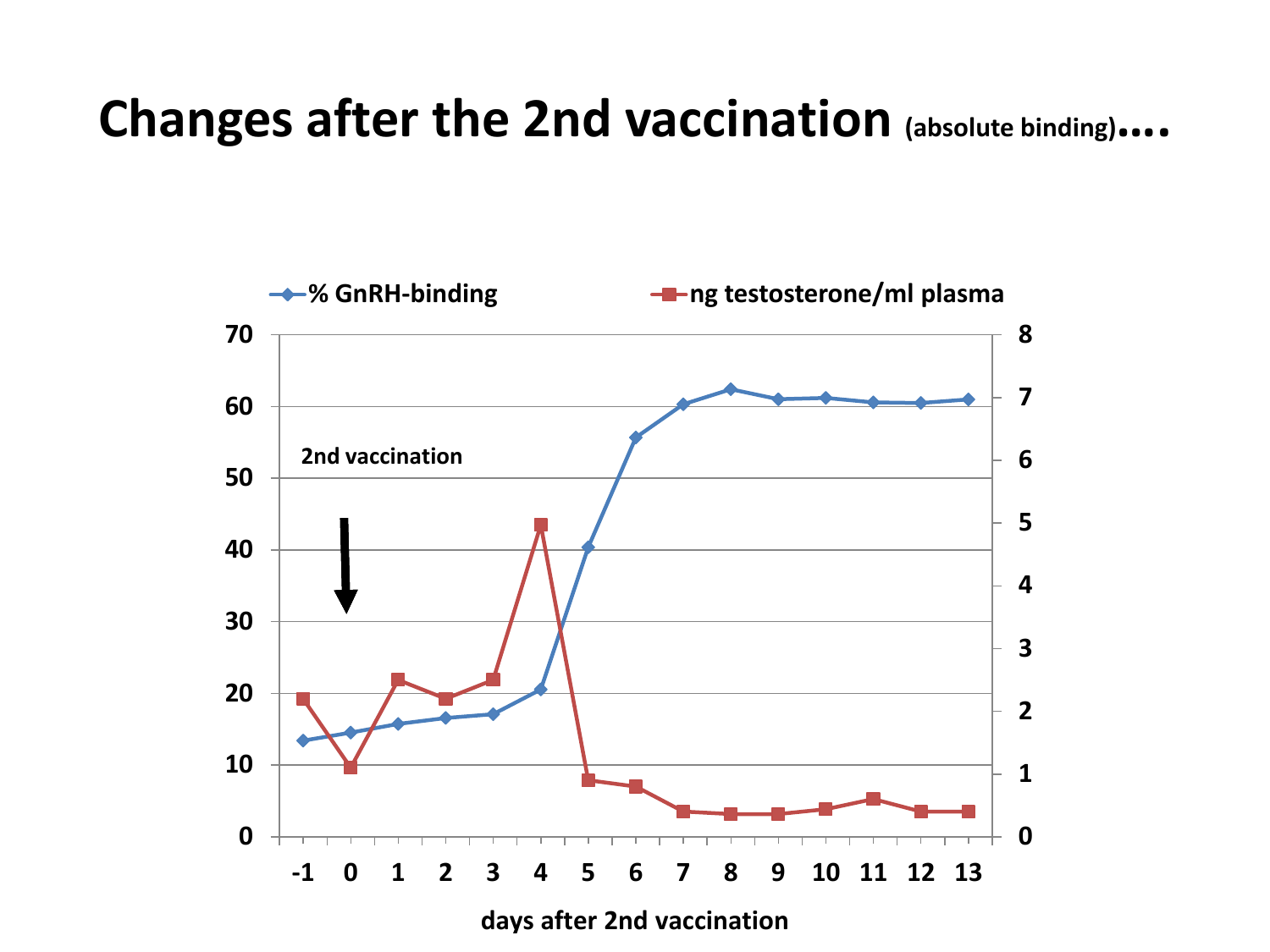#### **Individual differences (relative binding)…**

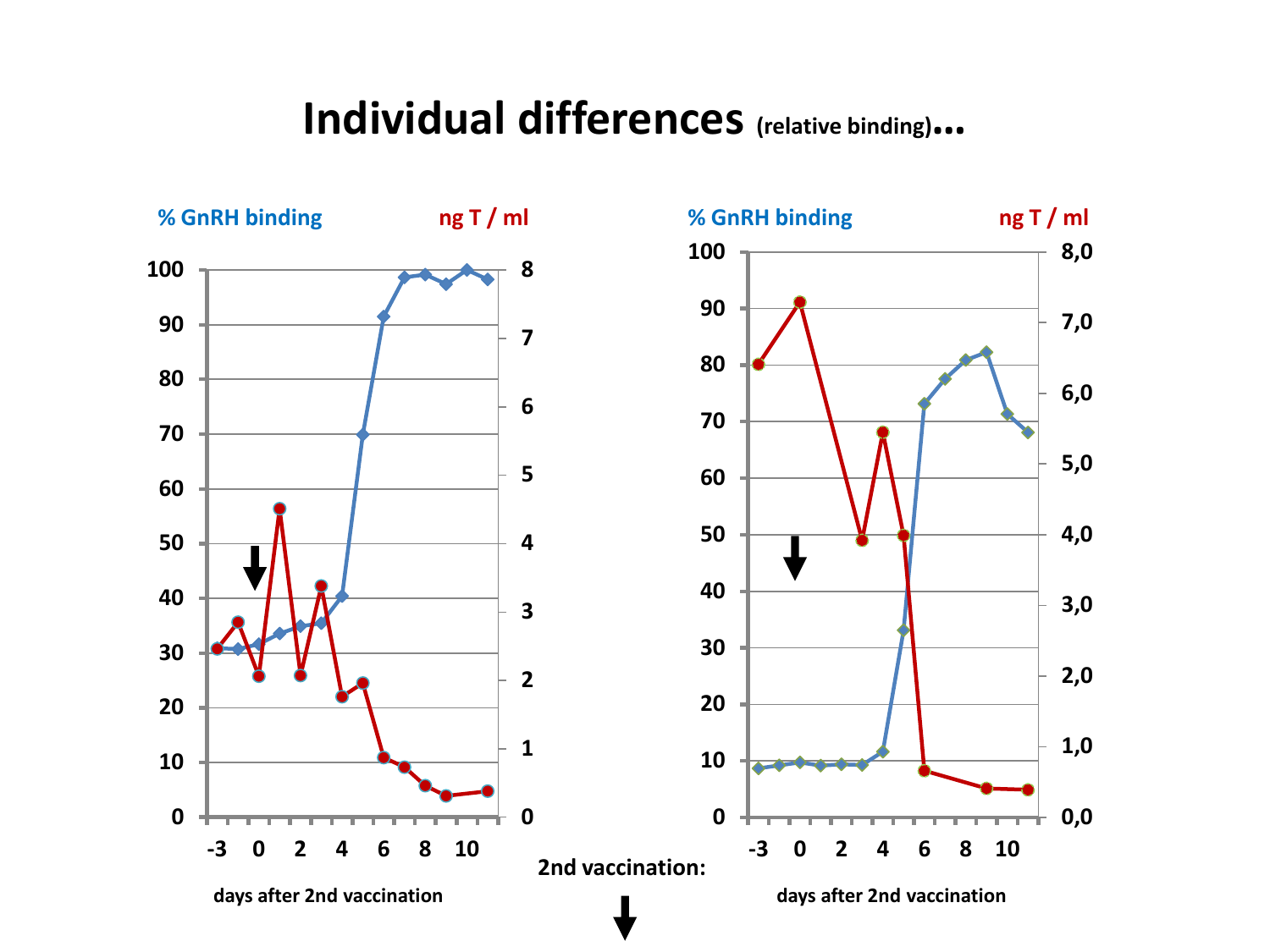#### **… already before the 2nd vaccination (relative binding)…**

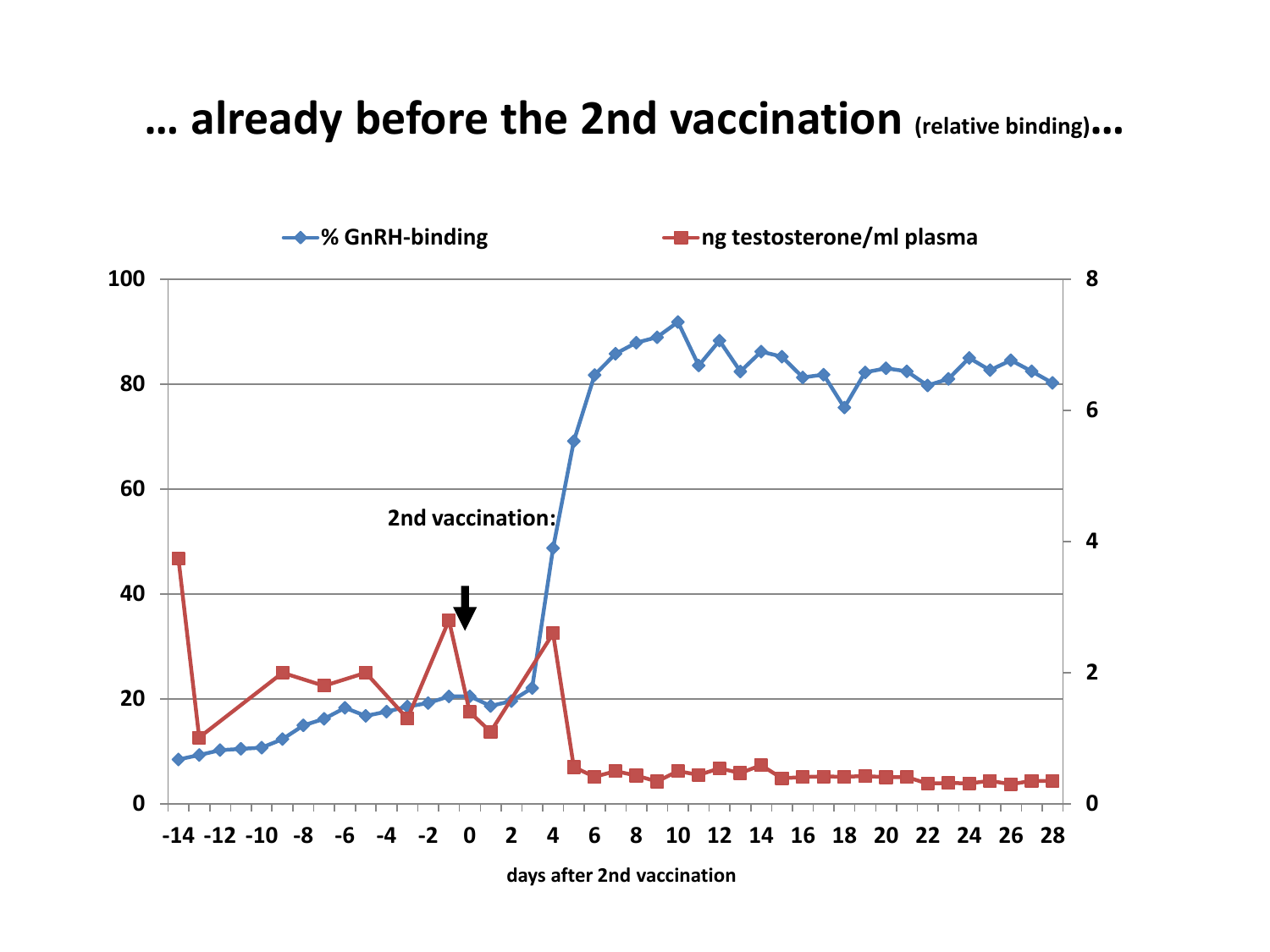#### **Individual differences (relative binding)!**





**days after 2nd vaccination days after 2nd vaccination**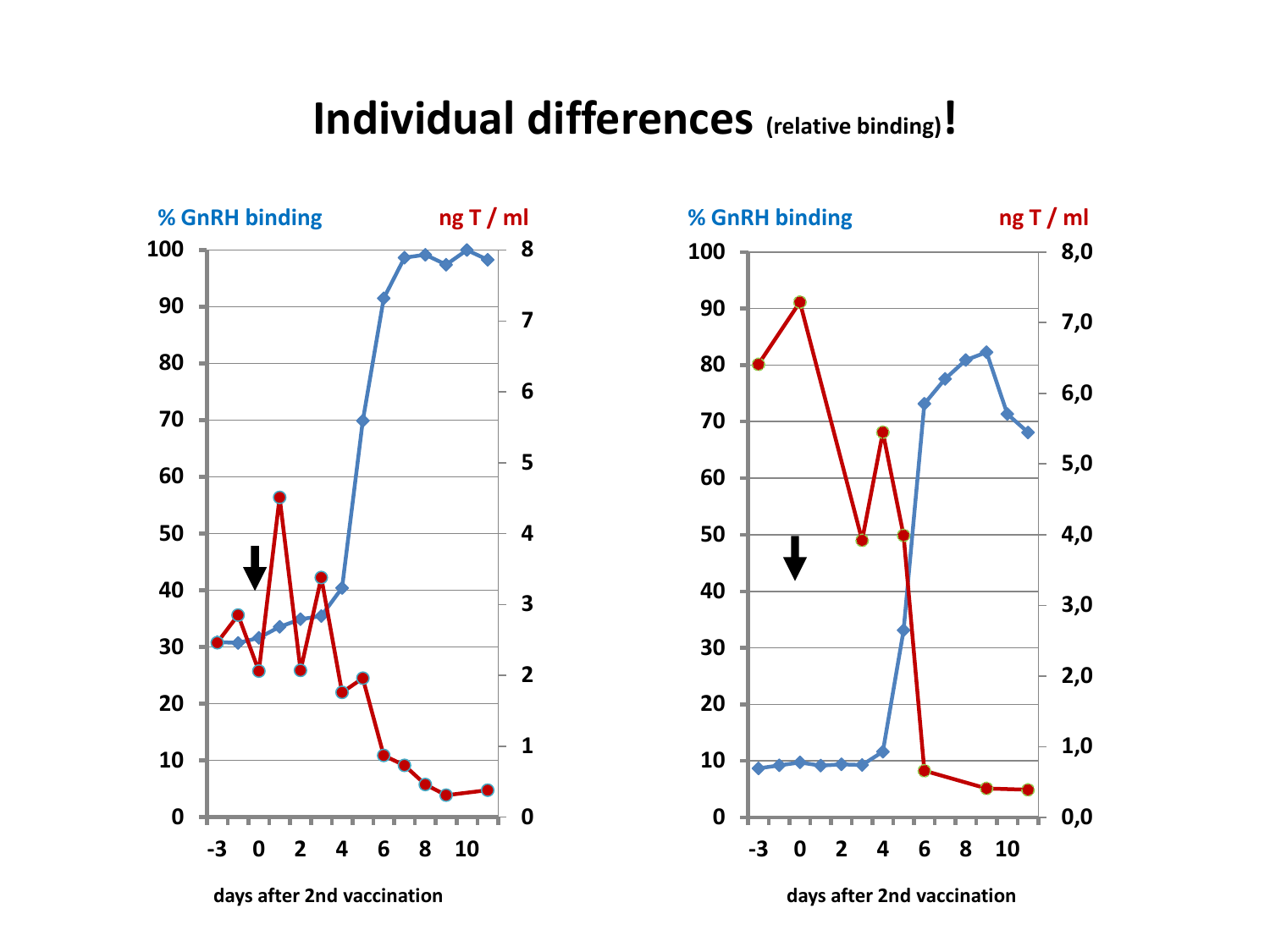### **% GnRH-binding (relative binding) and testosterone concentrations in blood plasma from IC at slaughter**